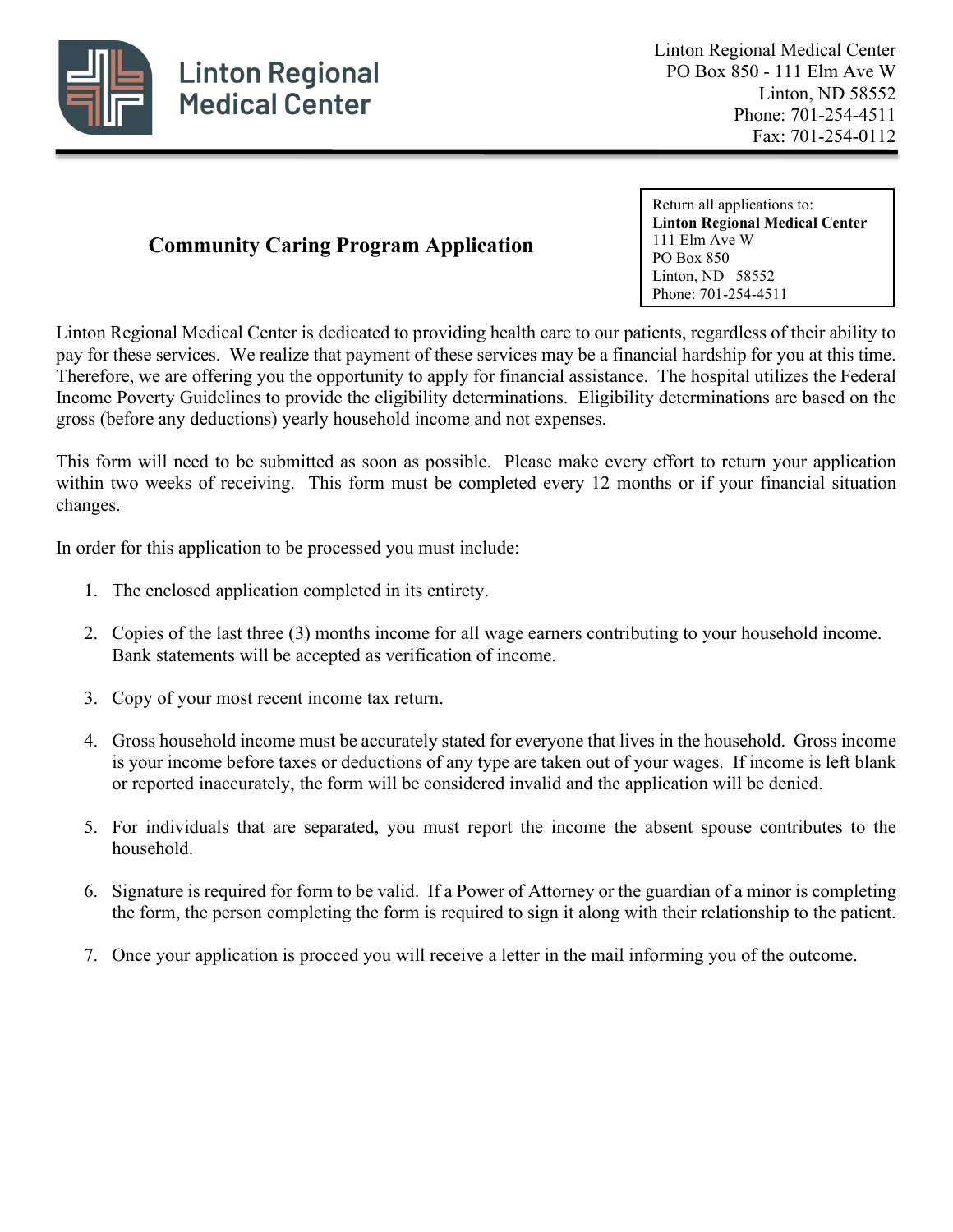

## **Please call the Business Office at 701-254-4511 to assist you with questions regarding this application.**

## **PART 1: Demographic Information**

| <b>Guarantor Name:</b>       |               |      | Birthdate:   |     |
|------------------------------|---------------|------|--------------|-----|
| Mailing Address:             | <b>Street</b> | City | <b>State</b> | Zip |
| <b>Guarantor Employment:</b> |               |      | Job Title:   |     |

#### **PART 2: Monthly Source of Income** – Represents all sources before taxes

Please use the lines below to list **everyone living in your household** and their income if they have one. Gross income is your income prior to any taxes or any other item being deducted from your total wages. Please fill out all requested information on each line used below.

\*\*If separated, must include amount of income the absent spouse contributes to the household. \$

| Name | Relationship to Patient                  | Age | <b>Employer Name</b> | Gross Income per Month |
|------|------------------------------------------|-----|----------------------|------------------------|
| 2.   |                                          |     |                      |                        |
| 3.   |                                          |     |                      |                        |
| 4.   |                                          |     |                      |                        |
|      |                                          |     |                      |                        |
| -6.  |                                          |     |                      |                        |
|      | <b>COMBINED MONTHLY GROSS INCOME: \$</b> |     |                      |                        |

#### **PART 3: Income Taxes**

| $\overline{\phantom{0}}$ | I have not filed for income taxes in the past year due to a low-income status. |
|--------------------------|--------------------------------------------------------------------------------|
|                          | I am up to date on filing for income taxes and have enclosed latest return.    |

# **PART 4: Additional Comments**